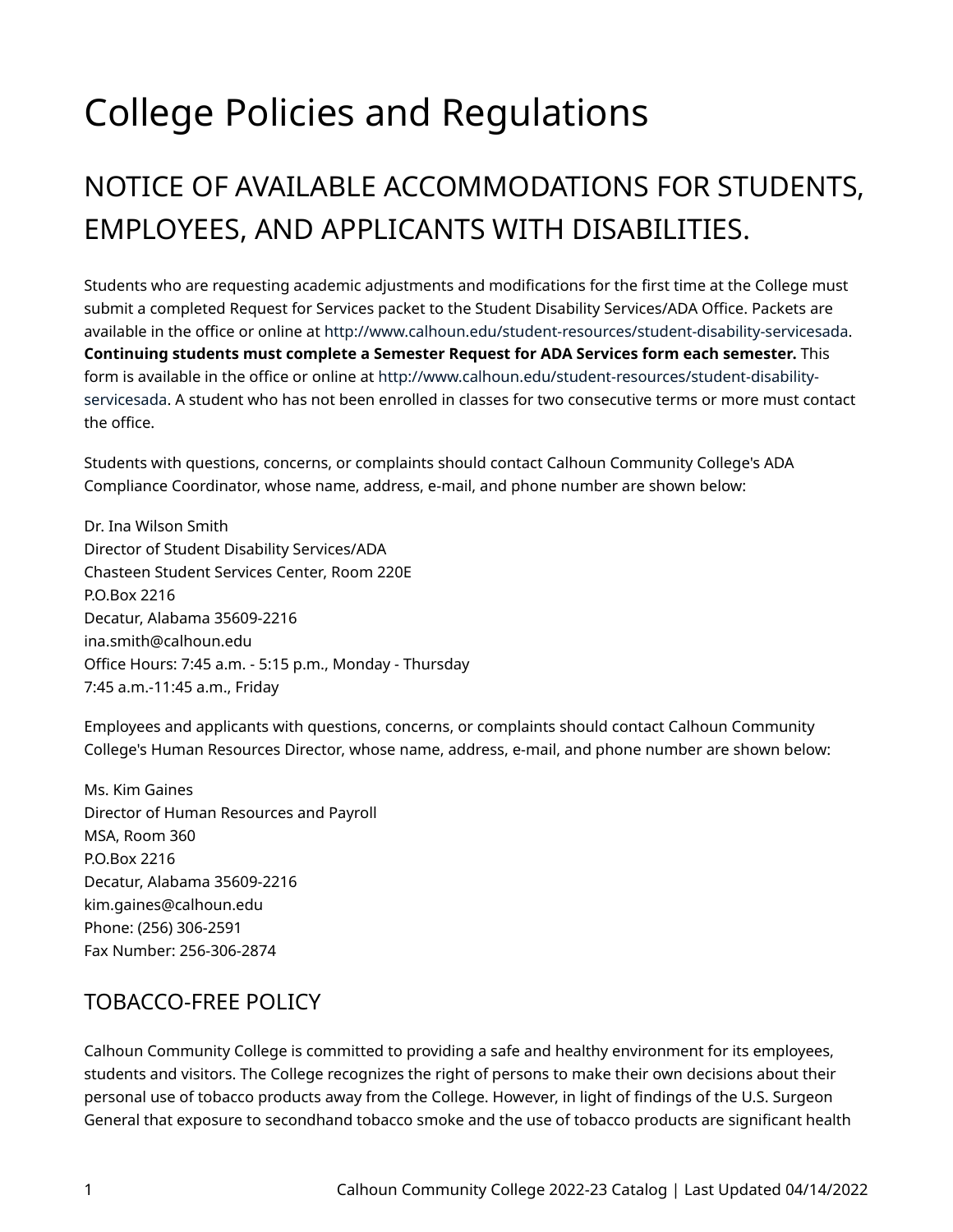hazards, it is the intent of the College to establish a tobacco-free environment on its campuses and in its vehicles. Consequently, the use, distribution, or sale of tobacco products, including the carrying of any lighted smoking instrument, in College buildings or in or upon other College premises or inside College owned, rented or leased vehicles is prohibited.

For the purposes of this policy, a "tobacco product" is defined to include any lighted or unlighted cigarette (including electronic cigarettes), cigar, pipe, bidi, clove cigarette, and any other smoking product, as well as smokeless or spit tobacco, also known as dip, chew, snuff, snus, in any form.

All College employees, students, visitors and contractors are required to comply with this policy, which shall remain in force at all times. Any College employee or student found to be in violation of the tobacco-free policy will be subject to a monetary fine. Tickets will be issued by campus police officers for violations of Calhoun's tobacco-free policy. Monetary fines will be imposed as listed below, depending on whether the offender is an employee or student.

#### STUDENT FINES

Any Calhoun student found to have violated this policy shall be subject to the following fines:

1st Ticket \$25.00 Fine 2nd Ticket \$25.00 Fine

All fines must be paid within seven (7) days of ticketing. Fines that are not paid within the seven (7) days shall automatically double in amount.

A student who has pending fine or fines may not register for classes nor have transcripts released until all fines are paid in full.

Any student wishing to appeal a fine arising from the finding of a tobacco-free violation under this policy may do so with the Vice President of Student Services, Dr. Patricia Wilson.

#### EMPLOYEE FINES

Any Calhoun employee found to have violated this policy shall be subject to the following fines:

1st Ticket \$25.00 Fine 2nd Ticket \$25.00 Fine

All fines must be paid within seven (7) days of ticketing. Fines that are not paid within the seven (7) days shall automatically double in amount.

Any employee wishing to appeal a fine arising from the finding of a violation of this policy may do so with the Vice-President for Academic Affairs.

With the exception of advertising in a newspaper, magazine, or similar publication that is not produced by Calhoun Community College, no tobacco-related advertising or sponsorship shall be permitted on Calhoun Community College property or at college-sponsored events. No tobacco-related advertising or sponsorship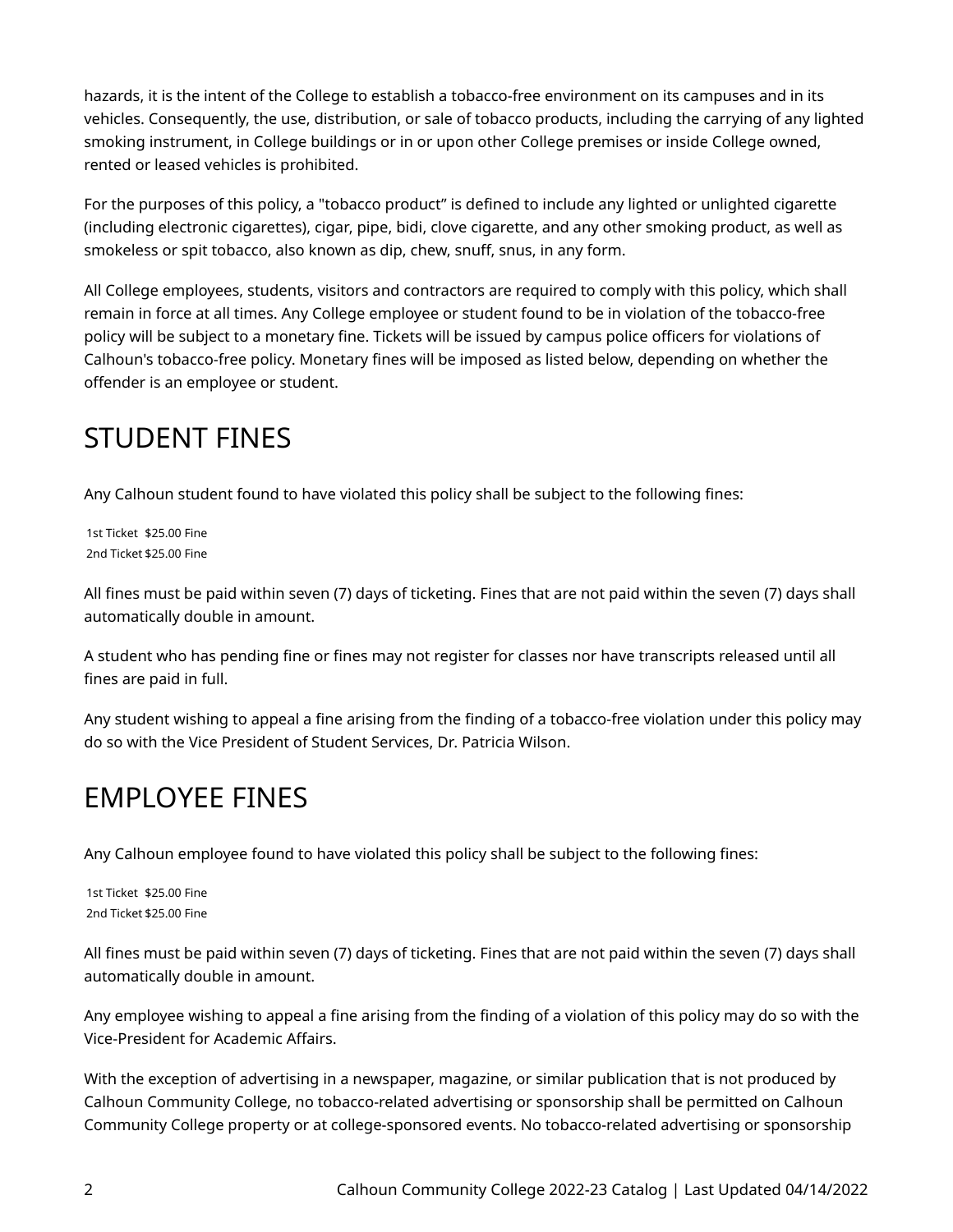shall appear in any publications produced by the College or by any club or association authorized by Calhoun Community College. For the purposes of this policy, the term "tobacco-related" applies to the use of a tobacco brand or corporate name, trademark, logo, symbol or motto, selling message, recognizable pattern of colors or any other indicia of product identification identical to or identifiable with, those used for any brand of tobacco products or company which manufactures tobacco products.

The College President will develop administrative regulations and procedures as necessary to implement this policy, including provisions for notification, signage, disciplinary consequences, complaint procedures and enforcement.

Procedures will be developed to offer, promote prevention and education initiatives that actively support nonuse and address the risks of all forms of tobacco use. The College will also endeavor to have information available for its students and employees on community programs or services related to helping persons stop the use of tobacco products.

#### SECURITY/POLICE

We take your safety seriously. To ensure the continued health and safety of Calhoun students and employees, we must all consider our own security, as well as the security of others, a priority when on campus. Should a crime occur on campus, Calhoun strongly encourages you to report this crime immediately to the College's Campus Security/Police Department by calling 256-306-2575. For emergencies only call 256-306-2911 on the Decatur campus or 256-890-4711 on the Huntsville campus. Please notify Campus Police immediately of any accidents or falls, with or without injury, on any Calhoun campus. The office of the Director of Calhoun Police is located in building #6 across from the Machine Tool building on the Decatur campus.

The Huntsville Campus Police Department is located in the Sparkman Building Grand Foyer next to the Welcome Center.

Calhoun Community College maintains a law enforcement presence on the Alabama Center for the Arts campus during scheduled hours. Police Department offices are located on the second floor of Phase I in room 210 and on the first floor of Phase 2 in room 129. The Police Department may be reached by calling 256-260-4305.

Calhoun Community College is proud of its historically safe campus. In an effort to promote awareness and enhance safety, we would like to inform you of our campus crime disclosure report. Should you have any questions or suggestions regarding campus safety, please contact the campus police at 256-306-2574. If an emergency, call 256-306-2911.

# Calhoun Community College Campus Crime Statistical Disclosure Report

| <b>Decatur Campus</b>      | On Campus                                    |  |  |  |  | Non Campus Public Property Unfounded Cases |  |  |  |  |
|----------------------------|----------------------------------------------|--|--|--|--|--------------------------------------------|--|--|--|--|
|                            | 2018 2019 2020 2018 2019 2020 2018 2019 2020 |  |  |  |  |                                            |  |  |  |  |
| <b>Type of Clery Crime</b> |                                              |  |  |  |  |                                            |  |  |  |  |
|                            |                                              |  |  |  |  |                                            |  |  |  |  |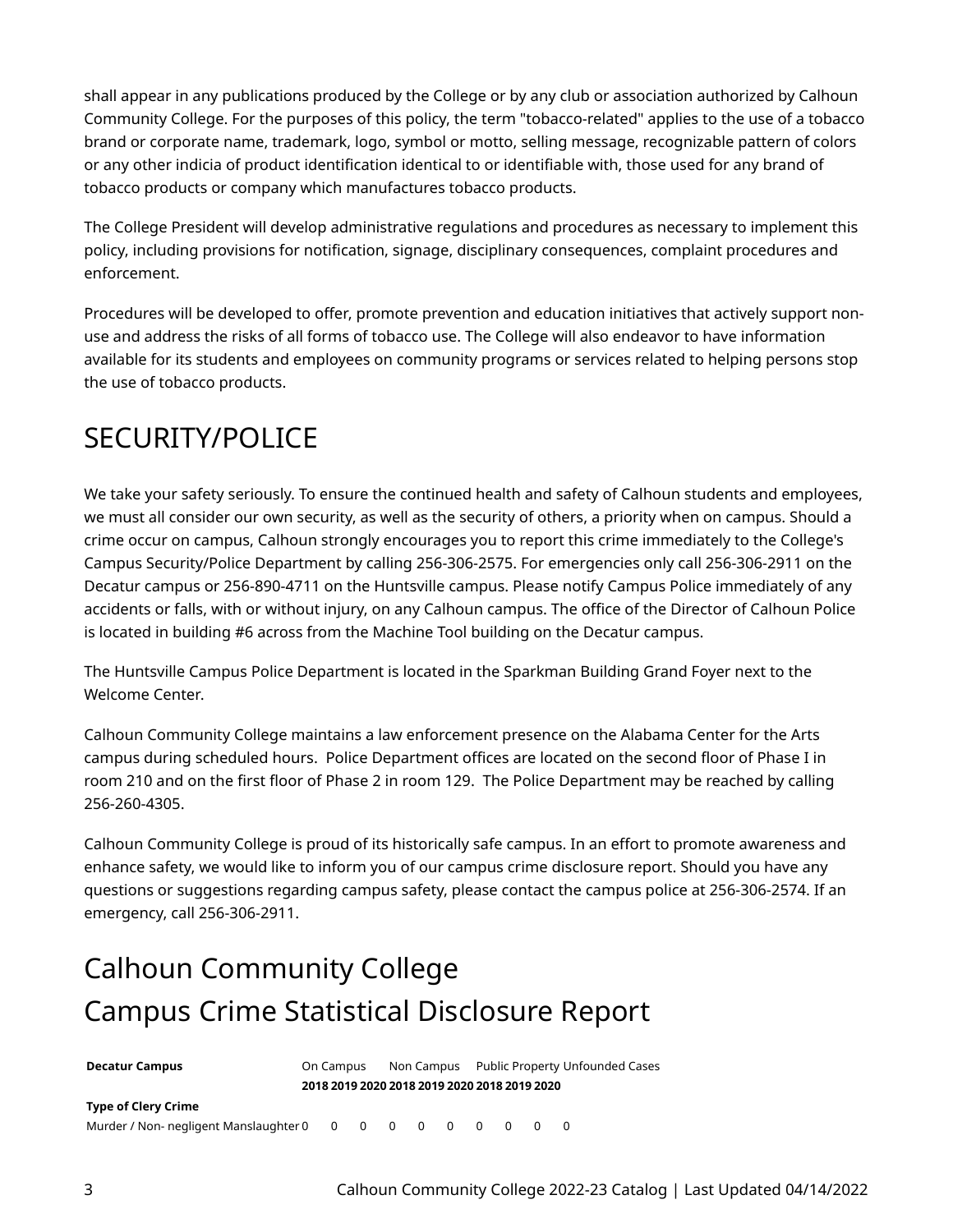| Negligent Manslaughter               | 0        | 0 | 0        | 0 | 0 | 0           | 0           | 0        | 0 | $\Omega$    |
|--------------------------------------|----------|---|----------|---|---|-------------|-------------|----------|---|-------------|
| Rape                                 | 0        | 0 | 0        | 0 | 0 | $\mathbf 0$ | 0           | 0        | 0 | 0           |
| Fondling                             | 0        | 0 | 0        | 0 | 0 | $\mathbf 0$ | 0           | 0        | 0 | $\mathbf 0$ |
| Incest                               | 0        | 0 | 0        | 0 | 0 | 0           | 0           | 0        | 0 | 0           |
| <b>Statutory Rape</b>                | 0        | 0 | 0        | 0 | 0 | $\mathbf 0$ | 0           | 0        | 0 | $\mathbf 0$ |
| Robbery                              | $\Omega$ | 0 | 0        | 0 | 0 | $\mathbf 0$ | 0           | 0        | 0 | $\mathbf 0$ |
| Aggravated Assault                   | 0        | 0 | 0        | 0 | 0 | $\mathbf 0$ | 0           | 0        | 0 | 0           |
| Burglary                             | 0        | 0 | 0        | 0 | 0 | $\mathbf 0$ | 0           | 0        | 0 | 0           |
| Motor Vehicle Theft                  | 0        | 0 | 0        | 0 | 0 | $\mathbf 0$ | 0           | 0        | 0 | 0           |
| Arson                                | 0        | 0 | 0        | 0 | 0 | $\mathbf 0$ | $\mathbf 0$ | 0        | 0 | $\mathbf 0$ |
| <b>VAWA Offenses</b>                 |          |   |          |   |   |             |             |          |   |             |
| Domestic Violence                    | $\Omega$ | 0 | 0        | 0 | 0 | 0           | 0           | 0        | 0 | $\Omega$    |
| Dating Violence                      | $\Omega$ | 0 | $\Omega$ | 0 | 0 | $\mathbf 0$ | $\Omega$    | $\Omega$ | 0 | $\mathbf 0$ |
| Stalking                             | 0        | 0 | 0        | 0 | 0 | $\mathbf 0$ | 0           | 0        | 0 | $\mathbf 0$ |
| <b>Arrest</b>                        |          |   |          |   |   |             |             |          |   |             |
| Liquor/Alcohol Law Violation         | 0        | 0 | 0        | 0 | 0 | 0           | $\Omega$    | 0        | 0 | 0           |
| Drug Abuse Violation                 | 0        | 0 | 0        | 0 | 0 | $\mathbf 0$ | 0           | $\Omega$ | 0 | $\mathbf 0$ |
| Weapons, Carrying, Possession, etc.  | 0        | 0 | 0        | 0 | 0 | $\mathbf 0$ | 0           | 0        | 0 | $\mathbf 0$ |
| <b>Campus Disciplinary Referrals</b> |          |   |          |   |   |             |             |          |   |             |
| Liquor/Alcohol Law Violation         | 0        | 0 | 0        | 0 | 0 | $\mathbf 0$ | 0           | 0        | 0 | $\Omega$    |
| Drug Abuse Violation                 | 0        | 0 | 0        | 0 | 0 | $\mathbf 0$ | 0           | 0        | 0 | 0           |
| Weapons, Carrying, Possession, etc.  | 0        | 0 | 0        | 0 | 0 | $\Omega$    | $\Omega$    | 0        | 0 | 0           |

| <b>Huntsville Campus</b>               | On Campus                                    |             | Non Campus  |             | Public Property Unfounded Cases |              |             |             |             |             |
|----------------------------------------|----------------------------------------------|-------------|-------------|-------------|---------------------------------|--------------|-------------|-------------|-------------|-------------|
|                                        | 2017 2018 2019 2017 2018 2019 2017 2018 2019 |             |             |             |                                 |              |             |             |             |             |
| <b>Type of Clery Crime</b>             |                                              |             |             |             |                                 |              |             |             |             |             |
| Murder / Non- negligent Manslaughter 0 |                                              | 0           | $\mathbf 0$ | $\mathbf 0$ | $\mathbf 0$                     | $\mathbf 0$  | $\mathbf 0$ | $\mathbf 0$ | $\mathbf 0$ | $\mathbf 0$ |
| Negligent Manslaughter                 | $\Omega$                                     | $\mathbf 0$ | $\mathbf 0$ | $\mathbf 0$ | 0                               | 0            | $\Omega$    | $\mathbf 0$ | $\mathbf 0$ | $\mathbf 0$ |
| Rape                                   | $\Omega$                                     | $\Omega$    | $\Omega$    | $\Omega$    | $\Omega$                        | $\Omega$     | $\Omega$    | $\mathbf 0$ | $\mathbf 0$ | $\mathbf 0$ |
| Fondling                               | 0                                            | $\mathbf 0$ | $\mathbf 0$ | $\mathbf 0$ | $\Omega$                        | $\Omega$     | $\Omega$    | $\mathbf 0$ | $\mathbf 0$ | 0           |
| Incest                                 | 0                                            | $\mathbf 0$ | $\mathbf 0$ | $\mathbf 0$ | $\Omega$                        | $\Omega$     | $\Omega$    | $\mathbf 0$ | $\mathbf 0$ | $\mathbf 0$ |
| <b>Statutory Rape</b>                  | 0                                            | $\mathbf 0$ | $\mathbf 0$ | $\mathbf 0$ | $\Omega$                        | $\Omega$     | $\Omega$    | $\mathbf 0$ | $\mathbf 0$ | $\mathbf 0$ |
| Robbery                                | $\mathbf 0$                                  | $\mathbf 0$ | $\mathbf 0$ | $\mathbf 0$ | $\mathbf 0$                     | $\mathbf 0$  | $\mathbf 0$ | $\mathbf 0$ | $\mathbf 0$ | $\mathbf 0$ |
| Aggravated Assault                     | $\mathbf 0$                                  | $\mathbf 0$ | $\Omega$    | $\Omega$    | $\Omega$                        | $\Omega$     | $\Omega$    | $\mathbf 0$ | $\mathbf 0$ | $\mathbf 0$ |
| Burglary                               | $\mathbf 0$                                  | $\mathbf 0$ | $\mathbf 0$ | $\mathbf 0$ | $\mathbf 0$                     | $\Omega$     | $\Omega$    | $\mathbf 0$ | $\mathbf 0$ | 0           |
| Motor Vehicle Theft                    | 1                                            | 0           | $\Omega$    | $\mathbf 0$ | $\Omega$                        | $\Omega$     | $\Omega$    | $\Omega$    | $\Omega$    | $\mathbf 0$ |
| Arson                                  | 0                                            | $\mathbf 0$ | $\mathbf 0$ | $\mathbf 0$ | $\mathbf 0$                     | $\mathbf 0$  | $\mathbf 0$ | $\mathbf 0$ | $\mathbf 0$ | $\mathbf 0$ |
| <b>VAWA Offenses</b>                   |                                              |             |             |             |                                 |              |             |             |             |             |
| <b>Domestic Violence</b>               | 1                                            | 1           | $\mathbf 0$ | $\mathbf 0$ | $\mathbf 0$                     | $\mathbf 0$  | $\mathbf 0$ | $\mathbf 0$ | 1           | $\mathbf 0$ |
| Dating Violence                        | $\mathbf 0$                                  | $\mathbf 0$ | $\mathbf 0$ | $\mathbf 0$ | $\mathbf 0$                     | 0            | $\mathbf 0$ | $\mathbf 0$ | 0           | $\mathbf 0$ |
| Stalking                               | $\mathbf 0$                                  | $\mathbf 0$ | $\mathbf 0$ | $\mathbf 0$ | $\Omega$                        | $\mathbf 0$  | $\Omega$    | $\mathbf 0$ | $\mathbf 0$ | $\mathbf 0$ |
| Arrest                                 |                                              |             |             |             |                                 |              |             |             |             |             |
| Liquor/Alcohol Law Violation           | 0                                            | $\mathbf 0$ | $\mathbf 0$ | $\mathbf 0$ | $\mathbf 0$                     | $\mathbf 0$  | $\mathbf 0$ | $\mathbf 0$ | $\mathbf 0$ | $\mathbf 0$ |
| Drug Abuse Violation                   | $\Omega$                                     | $\mathbf 0$ | $\mathbf 0$ | $\mathbf 0$ | $\mathbf 0$                     | $\mathbf 0$  | $\mathbf 0$ | $\mathbf 0$ | 1           | $\mathbf 0$ |
| Weapons, Carrying, Possession, etc.    | $\mathbf 0$                                  | $\mathbf 0$ | $\mathbf 0$ | $\mathbf 0$ | $\mathbf{0}$                    | $\mathbf{0}$ | $\Omega$    | $\mathbf 0$ | $\mathbf 0$ | $\mathbf 0$ |
| <b>Campus Disciplinary Referrals</b>   |                                              |             |             |             |                                 |              |             |             |             |             |
| Liquor/Alcohol Law Violation           | 0                                            | 0           | $\mathbf 0$ | $\mathbf 0$ | $\mathbf 0$                     | $\mathbf 0$  | $\mathbf 0$ | $\mathbf 0$ | $\mathbf 0$ | $\mathbf 0$ |
| Drug Abuse Violation                   | $\mathbf 0$                                  | 0           | 0           | 0           | $\mathbf 0$                     | 0            | $\mathbf 0$ | 0           | 0           | 0           |
| Weapons, Carrying, Possession, etc.    | $\mathbf 0$                                  | $\mathbf 0$ | 0           | $\mathbf 0$ | $\mathbf 0$                     | $\mathbf 0$  | $\mathbf 0$ | $\mathbf 0$ | $\mathbf 0$ | $\mathbf 0$ |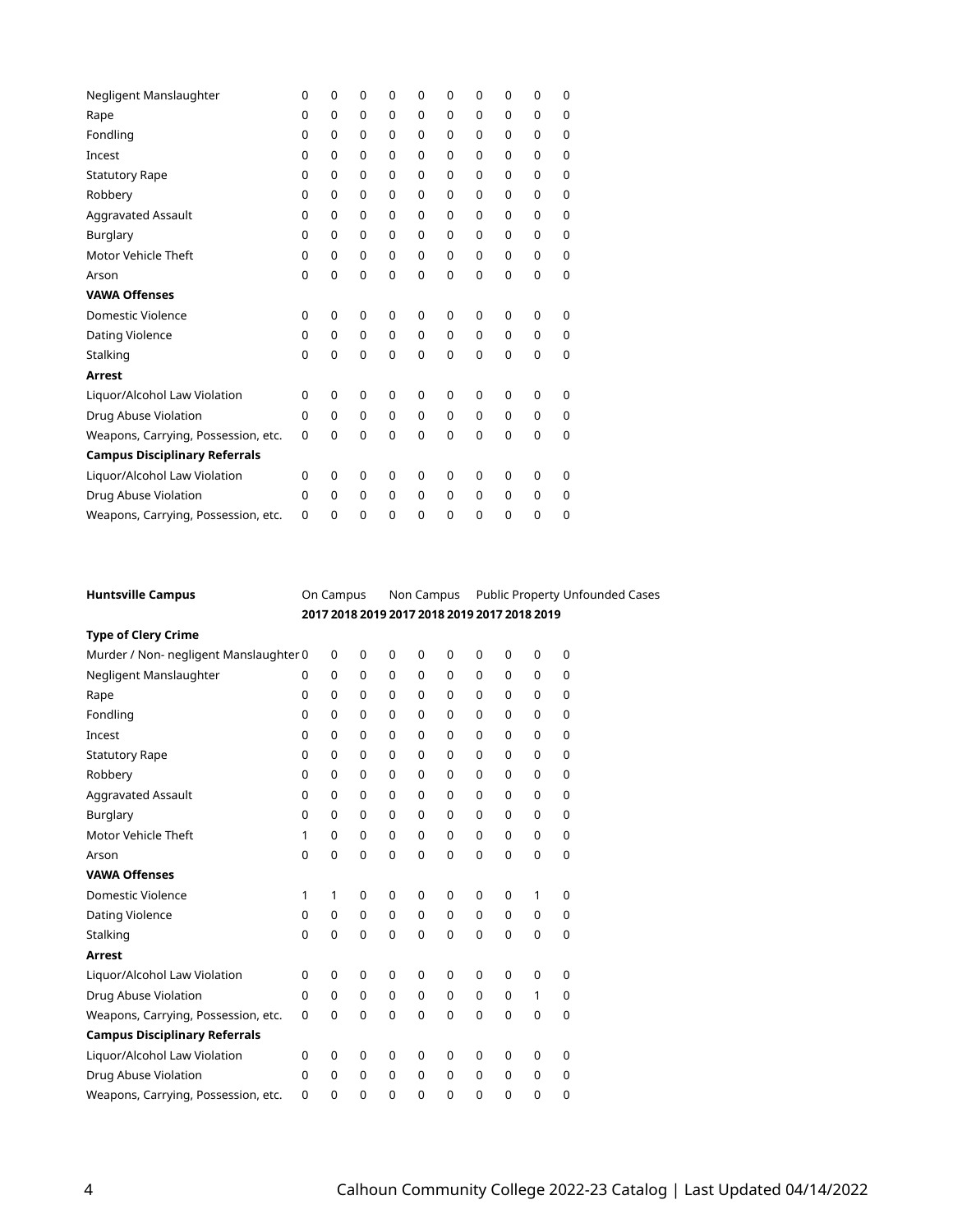| <b>Alabama Center for the Arts</b>     |                                              | On Campus   |             |             | Non Campus  |             |          | Public Property Unfounded Cases |             |             |  |
|----------------------------------------|----------------------------------------------|-------------|-------------|-------------|-------------|-------------|----------|---------------------------------|-------------|-------------|--|
|                                        | 2017 2018 2019 2017 2018 2019 2017 2018 2019 |             |             |             |             |             |          |                                 |             |             |  |
| <b>Type of Clery Crime</b>             |                                              |             |             |             |             |             |          |                                 |             |             |  |
| Murder / Non- negligent Manslaughter 0 |                                              | 0           | 0           | 0           | 0           | 0           | 0        | 0                               | $\mathbf 0$ | $\mathbf 0$ |  |
| Negligent Manslaughter                 | 0                                            | $\mathbf 0$ | 0           | $\mathbf 0$ | $\mathbf 0$ | 0           | 0        | 0                               | $\mathbf 0$ | $\mathbf 0$ |  |
| Rape                                   | $\mathbf 0$                                  | 0           | $\mathbf 0$ | $\mathbf 0$ | $\mathbf 0$ | 0           | 0        | 0                               | 0           | $\mathbf 0$ |  |
| Fondling                               | $\mathbf 0$                                  | $\mathbf 0$ | 0           | $\mathbf 0$ | $\mathbf 0$ | 0           | 0        | 0                               | $\mathbf 0$ | $\mathbf 0$ |  |
| Incest                                 | $\mathbf 0$                                  | 0           | $\Omega$    | $\Omega$    | $\Omega$    | $\Omega$    | 0        | 0                               | 0           | $\mathbf 0$ |  |
| <b>Statutory Rape</b>                  | $\mathbf 0$                                  | $\mathbf 0$ | 0           | $\mathbf 0$ | 0           | $\Omega$    | 0        | 0                               | 0           | $\mathbf 0$ |  |
| Robbery                                | $\mathbf 0$                                  | 0           | 0           | 0           | 0           | 0           | 0        | 0                               | 0           | 0           |  |
| Aggravated Assault                     | 0                                            | $\mathbf 0$ | 0           | $\mathbf 0$ | $\mathbf 0$ | $\Omega$    | $\Omega$ | 0                               | 0           | $\mathbf 0$ |  |
| Burglary                               | 0                                            | $\mathbf 0$ | 0           | $\mathbf 0$ | $\Omega$    | 0           | 0        | $\Omega$                        | 0           | $\Omega$    |  |
| Motor Vehicle Theft                    | 0                                            | $\mathbf 0$ | 0           | $\mathbf 0$ | $\Omega$    | $\Omega$    | $\Omega$ | $\Omega$                        | 0           | $\mathbf 0$ |  |
| Arson                                  | 0                                            | $\mathbf 0$ | $\mathbf 0$ | $\mathbf 0$ | $\mathbf 0$ | $\Omega$    | $\Omega$ | $\Omega$                        | 0           | $\mathbf 0$ |  |
| <b>VAWA Offenses</b>                   |                                              |             |             |             |             |             |          |                                 |             |             |  |
| <b>Domestic Violence</b>               | 0                                            | 0           | 0           | 0           | $\mathbf 0$ | 0           | 0        | 0                               | $\mathbf 0$ | $\mathbf 0$ |  |
| Dating Violence                        | $\mathbf 0$                                  | $\mathbf 0$ | 0           | $\mathbf 0$ | $\mathbf 0$ | 0           | 0        | 0                               | 0           | $\mathbf 0$ |  |
| Stalking                               | 0                                            | 0           | 0           | 0           | $\mathbf 0$ | $\mathbf 0$ | 0        | 0                               | 0           | 0           |  |
| Arrest                                 |                                              |             |             |             |             |             |          |                                 |             |             |  |
| Liquor/Alcohol Law Violation           | 0                                            | 0           | 0           | $\mathbf 0$ | $\mathbf 0$ | 0           | 0        | 0                               | 0           | $\mathbf 0$ |  |
| Drug Abuse Violation                   | 0                                            | $\mathbf 0$ | 0           | $\mathbf 0$ | $\mathbf 0$ | 0           | $\Omega$ | 0                               | $\mathbf 0$ | $\mathbf 0$ |  |
| Weapons, Carrying, Possession, etc.    | $\mathbf 0$                                  | $\mathbf 0$ | $\mathbf 0$ | $\mathbf 0$ | $\mathbf 0$ | $\mathbf 0$ | 0        | $\mathbf 0$                     | 0           | $\mathbf 0$ |  |
| <b>Campus Disciplinary Referrals</b>   |                                              |             |             |             |             |             |          |                                 |             |             |  |
| Liquor/Alcohol Law Violation           | $\mathbf 0$                                  | $\mathbf 0$ | 0           | $\mathbf 0$ | $\mathbf 0$ | 0           | 0        | 0                               | 0           | $\mathbf 0$ |  |
| Drug Abuse Violation                   | $\mathbf 0$                                  | $\mathbf 0$ | 0           | $\mathbf 0$ | 0           | 0           | 0        | 0                               | 0           | $\mathbf 0$ |  |
| Weapons, Carrying, Possession, etc.    | 0                                            | 0           | 0           | 0           | 0           | 0           | 0        | 0                               | 0           | 0           |  |

#### STUDENT IDENTIFICATION CARDS

All students enrolled at Calhoun Community College are required to have in their possession a valid Student ID card for general identification purposes. This student ID must be presented to school officials, upon request. The student ID card is valid for each semester of the student's attendance. Replacement ID cards may be obtained at a fee of \$20, payable to Calhoun at the Cashier's Office. Replacement cards can not be charged to student accounts. Student ID pictures are taken in Chasteen Student Services Center, Room 107 on the Decatur Campus and in the Admissions Office in Huntsville. Please check the Calhoun website for hours of operation for each campus.

### MOTOR VEHICLE REGISTRATION

All students driving any type of motor vehicle on campus must secure and properly affix an official college parking decal to the vehicle regardless of the location of classes. Parking decals are available at the switchboard at the Decatur campus or the Administrative Office in Huntsville. For students who have received disability access license plates or disability access placards for Disability Access Parking Privileges under Alabama law and who wish to use College disability access parking spaces, special disability access parking placards can be obtained in Chasteen Student Services Center, Room 220, upon appropriate documentation by the respective student of having received Disability Access Parking Privileges. Decals may also be obtained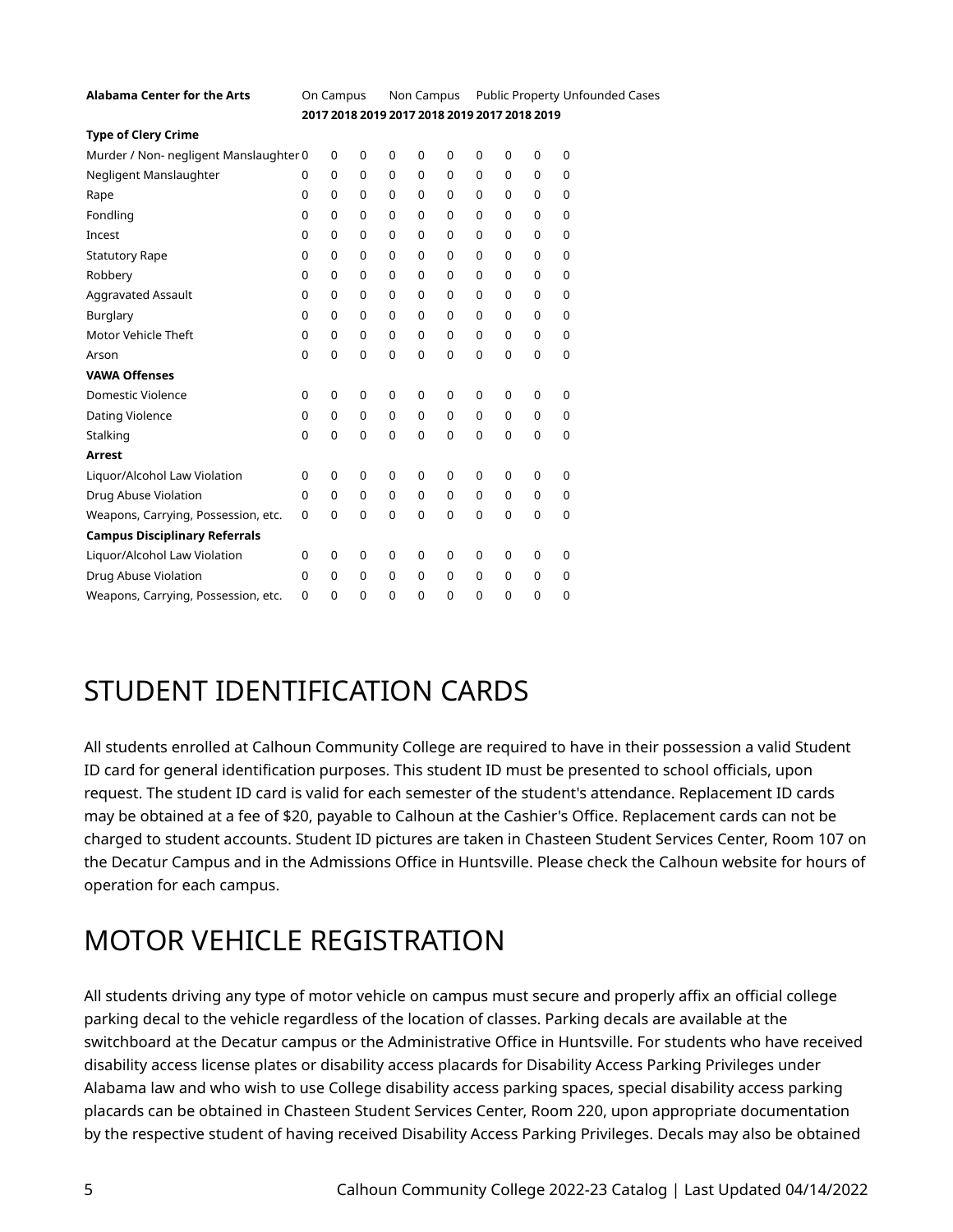at the Administrative Office in Huntsville. In the interest of safeguarding designated disability access parking spaces from misuse by persons who are not properly entitled to use those spaces, the use of disability access parking spaces will only be permitted for those cars that display both a College disability access decals and either a disability access license plate or a disability access placard.

### HANDICAP PARKING POLICY

Eligibility to access available handicap parking on campus requires that a student, faculty or staff member show proof that they are the legally registered recipient of the state issued handicap parking placard. A valid Calhoun ID along with a receipt, similar to a tag receipt from the Department of Motor Vehicles, will be required to verify that the faculty, staff, or student is the registered user of the handicap placard or handicap tag and must be presented to the Student Disability Services Office. Students must also show a current (paid) schedule. The Calhoun handicap parking placard must be displayed on the rear-view mirror of the eligible vehicle when parked on campus. The handicap parking areas will be monitored. Fines for handicap parking violations are \$50.00.

## ABANDONED VEHICLES

If a vehicle is left unattended or is left in the same place for more than ten (10) days, the vehicle will be considered abandoned and will be towed at the owner's expense. If a vehicle is illegally parked (for example, blocking another vehicle that is legally parked), the illegally-parked vehicle will be towed at the owner's expense.

#### PARKING/TRAFFIC CITATION APPEALS COMMITTEE

This is a three-member committee made up of one faculty member, one staff member, and one student leader. It is charged with the responsibility of hearing and ruling on each case in which a student appeals having received a parking ticket. The committee will only meet on an "as needed" basis.

#### **APPEALS WILL NOT BE CONSIDERED FOR THE FOLLOWING REASONS:**

- Fire lane violation
- Handicap space violation
- Inability to find a proper or convenient parking space
- Other vehicles were improperly parked
- Late to class or appointment
- Financial hardship caused by fine

Calhoun Community College parking violations may be appealed within **ten (10) days** from the date of issuance. Each appeal must be based on verifiable evidence. The appeal **must be received** by the end of the 10th day after the ticket is issued.

To submit an appeal, please contact the campus on which the ticket was issued.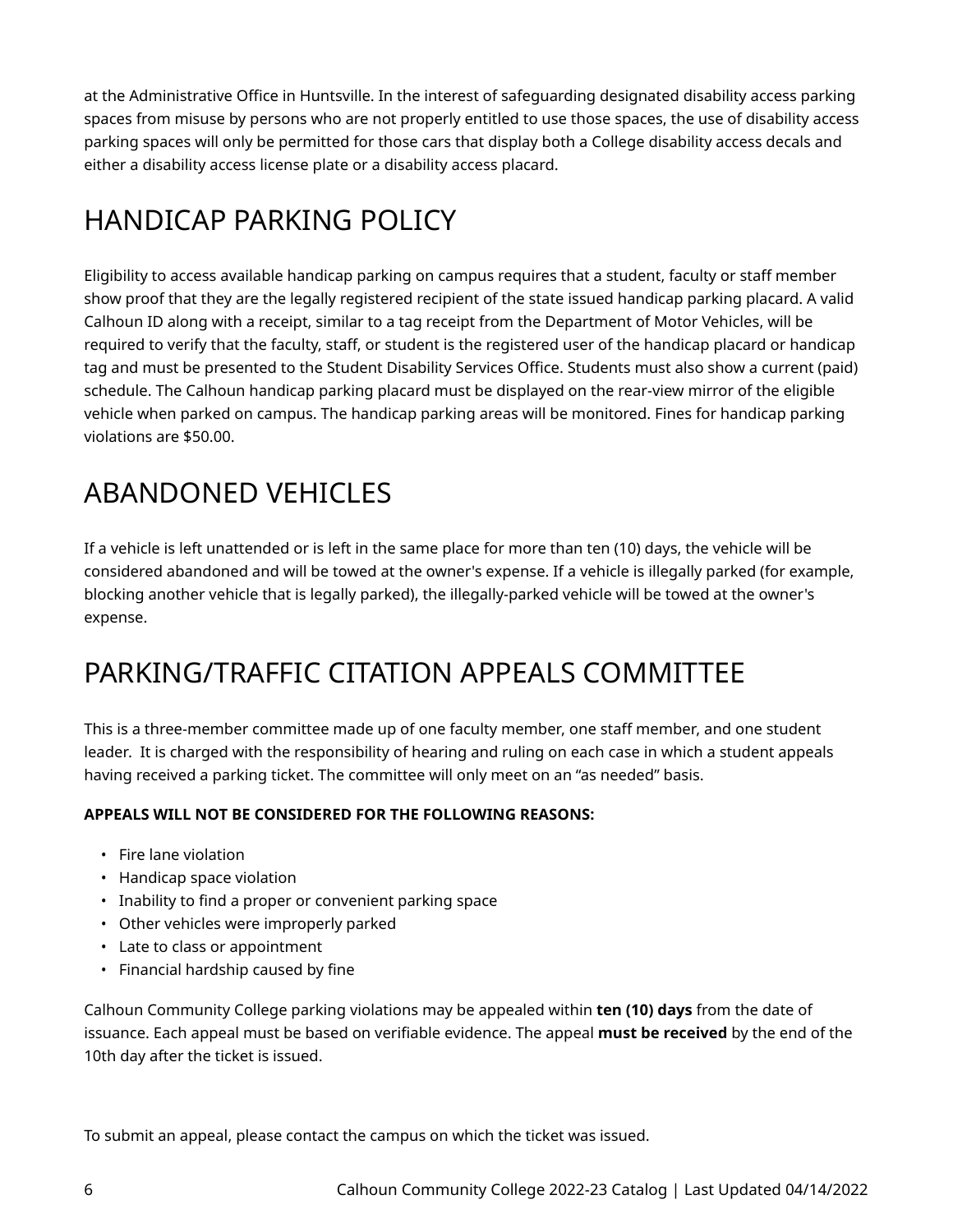Decatur – Damon Morgan, 256-306-2575, [damon.morgan@calhoun.edu](mailto:damon.morgan@calhoun.edu) 

Huntsville – Don Swain, 256-890-4711, [don.swain@calhoun.edu](mailto:don.swain@calhoun.edu)

#### SEX OFFENDER REGISTRATION

Registered Sex Offenders must provide a copy of their Form 47 (information submitted to the registering law enforcement agency) along with a copy of their schedule for that semester to the Calhoun Community College Police Department. The Decatur Campus Police Department, is located in Building 6. The Huntsville Campus Police Department is located in the Sparkman Building Grand Foyer next to the Welcome Center. The ACA Campus Police Department is located on the second floor of Phase I in room 210.

#### RESTROOM POLICY

Restrooms and locker rooms are designated separately for women, men and gender neutral. Gender neutral restrooms are identified as such and may be used by either gender. Any individual using the other biological gender's restroom or locker room shall be subject to discipline. Gender neutral restrooms are available and located in the following locations:

#### Calhoun Community College Single Use Bathrooms

- 1. ATC Both a men's and women's single use restroom off of the hallway at the east end of the High Bay.
- 2. HS Unmarked single use restroom on the first floor next to the Men's restroom.
- 3. CAT No single use restrooms.
- 4. Career Services- No single use restroom.
- 5. IT 2 men and 1 women single use restrooms.
- 6. Campus Police No single use restrooms.
- 7. Noble Russell One single use unisex restroom off of the dressing room off of the main TV suite.
- 8. CBIT Both men's and women's single use restrooms in the NCCER Training Lab.
- 9. Testing Center/Adult Education None.
- 10. Energy Technology One single use restroom.
- 11. Industrial Technology -Welding one single use. Aviation one single use.
- 12. Machine Tool One single use unisex.
- 13. MSA One unmarked single use (Family) restroom off of 1st floor vending.
- 14. Student Center -None.
- 15. Harris Hall both men's and women's single use restrooms (2 per floor)
- 16. Maintenance One single use restroom.
- 17. Library Both men's and women's single use restrooms.
- 18. Fine Arts-None.
- 19. Gym One single use restroom.
- 20. Ball Field Concessions None.
- 21. ACA None.